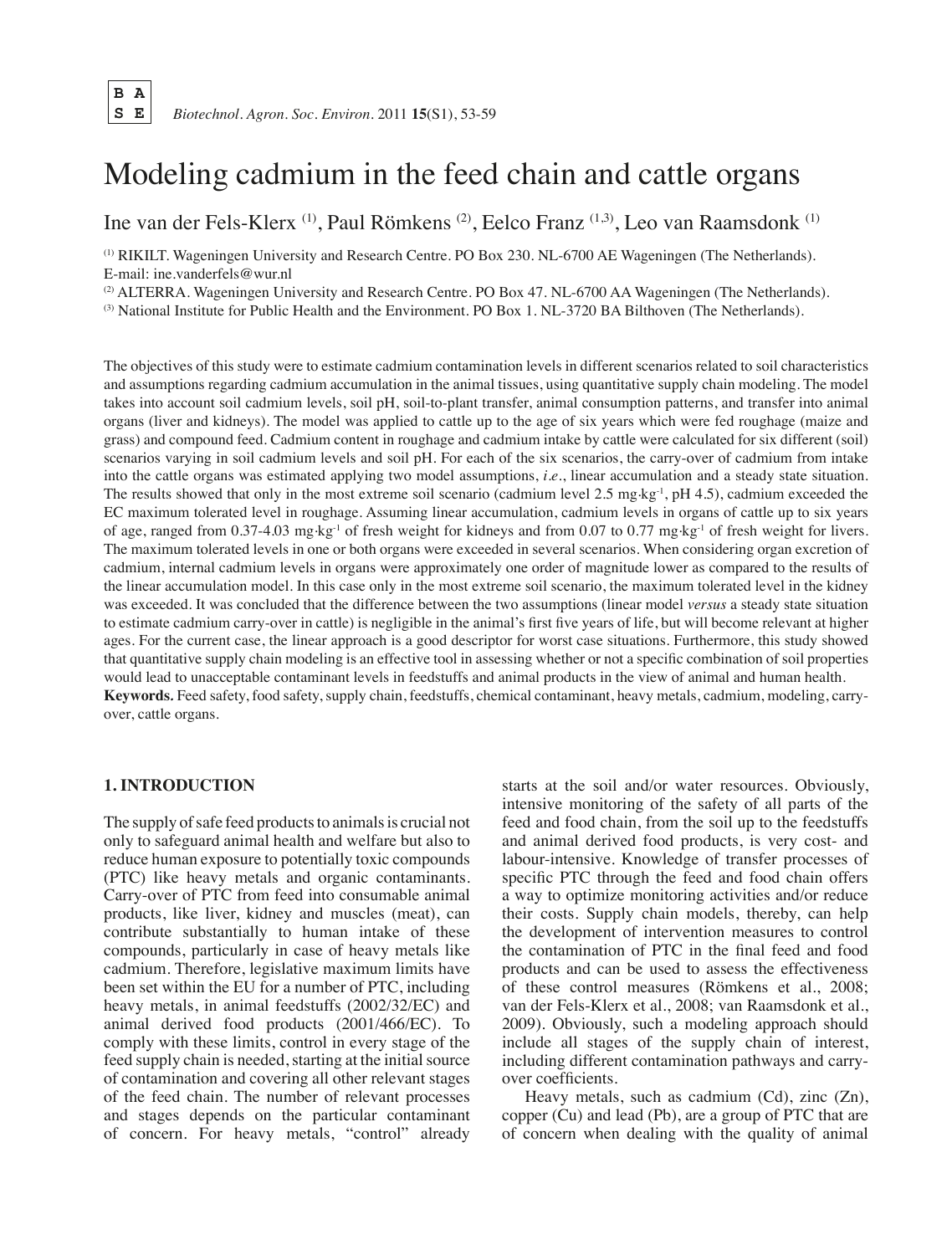feedstuffs, particularly roughage. In the Kempen area of the Netherlands as well as in other European countries diffuse pollution of Cd has resulted in elevated levels in the soil. The presence of Cd in soils used for the production of feedstuffs results in high levels in the feed product due to uptake by the plant and consecutive accumulation in edible plants parts and in animals (Rietra et al., 2007). The degree to which Cd is available for plant uptake and further transfer into the feed chain strongly depends on the degree of pollution and soil characteristics. Hence, regional differences in soil Cd levels and soil characteristics will result in differences in contamination levels of plants used for feed production. In the animal's body, Cd may accumulate in the organs and/or be excreted by products like milk, meat and eggs and by the animal's metabolism. The extent of deposition and elimination in the animal depends on the half-life time of the compound and the period considered.

This study aimed to use supply chain modeling to estimate Cd levels in animal feed and animal organs in different scenarios related to soil characteristics and assumptions regarding Cd accumulation in the animal. As a case, the model was applied to cattle aged up to six years, which were fed roughage and compound feed.

# **2. Materials and methods**

### **2.1. Model overview and scenarios**

A supply chain model that links Cd in the soil to Cd in animal organs has been developed with the aim to estimate Cd levels in these animal derived food products. The model takes into account soil Cd levels, soil pH, soil-to-plant transfer, animal consumption patterns, and transferinto liver and kidneys.Aschematic overview of the model is presented in **figure 1**.

The model was applied to cattle from 0 to 6 years of age, which were fed roughage, including maize and grass, and compound feed. Cadmium content in roughage and Cd intake by cattle were calculated for six different soils, as presented in **table 1**. These soil scenarios reflect the range of Cd in the soil and soil pH for acid sandy soils in the Kempen area in The Netherlands. The elevated Cd levels in soil are due to diffuse pollution from Cd and Zn smelters both in The Netherlands and in Belgium.

Two different model approaches were applied to calculate the carry-over of Cd from intake into the

**Table 1.** Soil scenarios related to initial cadmium (Cd) level and soil pH used in this study.

| Soil scenario  | <b>Soil Cd level</b> $(mg \cdot kg^{-1})$ | Soil pH |
|----------------|-------------------------------------------|---------|
| $\overline{A}$ | 0.5                                       | 4.5     |
| B              | 0.5                                       | 5.5     |
| $\mathcal{C}$  |                                           | 4.5     |
| D              |                                           | 5.5     |
| E              | 2.5                                       | 4.5     |
| $\mathbf{F}$   | 2.5                                       | 5.5     |

cattle organs. The first one is a linear (irreversible) accumulation model which calculates the final Cd level in the organs based on a linear bioconcentration factor considering the total accumulated Cd intake. The second one is a non-linear steady-state model that also considers excretion of Cd and the development of a steady state situation. By definition, daily Cd intake equals daily elimination by metabolism and/or by excretion at steady-state. Differences between the two carry-over models were compared in terms of final Cd levels in the cattle organs (liver, kidney) maintaining all other model inputs equal. The two carry-over models were applied to each soil scenario, resulting in 12 different scenarios.

#### **2.2. Model description**

The supply chain model consists of two modules: the soil-plant module and the animal module. The soilplant module calculates Cd concentrations in plants based on the soil Cd level, soil pH, organic matter and clay content. The animal module first calculates the total daily and annual Cd intake by animals considering the intake of roughage (grass and maize), compound feed, water and soil. Differences in the consumption patterns of younger and older cows are considered. Subsequently, the levels of Cd in liver and kidney are calculated based on either the linear bioconcentration model assuming accumulation only or the non-linear accumulation-excretion model. Below a summary of both modules is given; more details can be found in Franz et al. (2008) and Römkens et al. (2008).

**Soil-plant module.** First of all, Cd levels in grass and maize were calculated using an extended Freundlich equation that considers differences in Cd in soil, organic matter, clay and soil pH according to:

$$
log[Cd_{\text{plant}}] = Constant + a \cdot log[organic\ matter] + b \cdot log[clay] + c \cdot log[Cd_{\text{soil}}] + d \cdot [pH]
$$
 (1)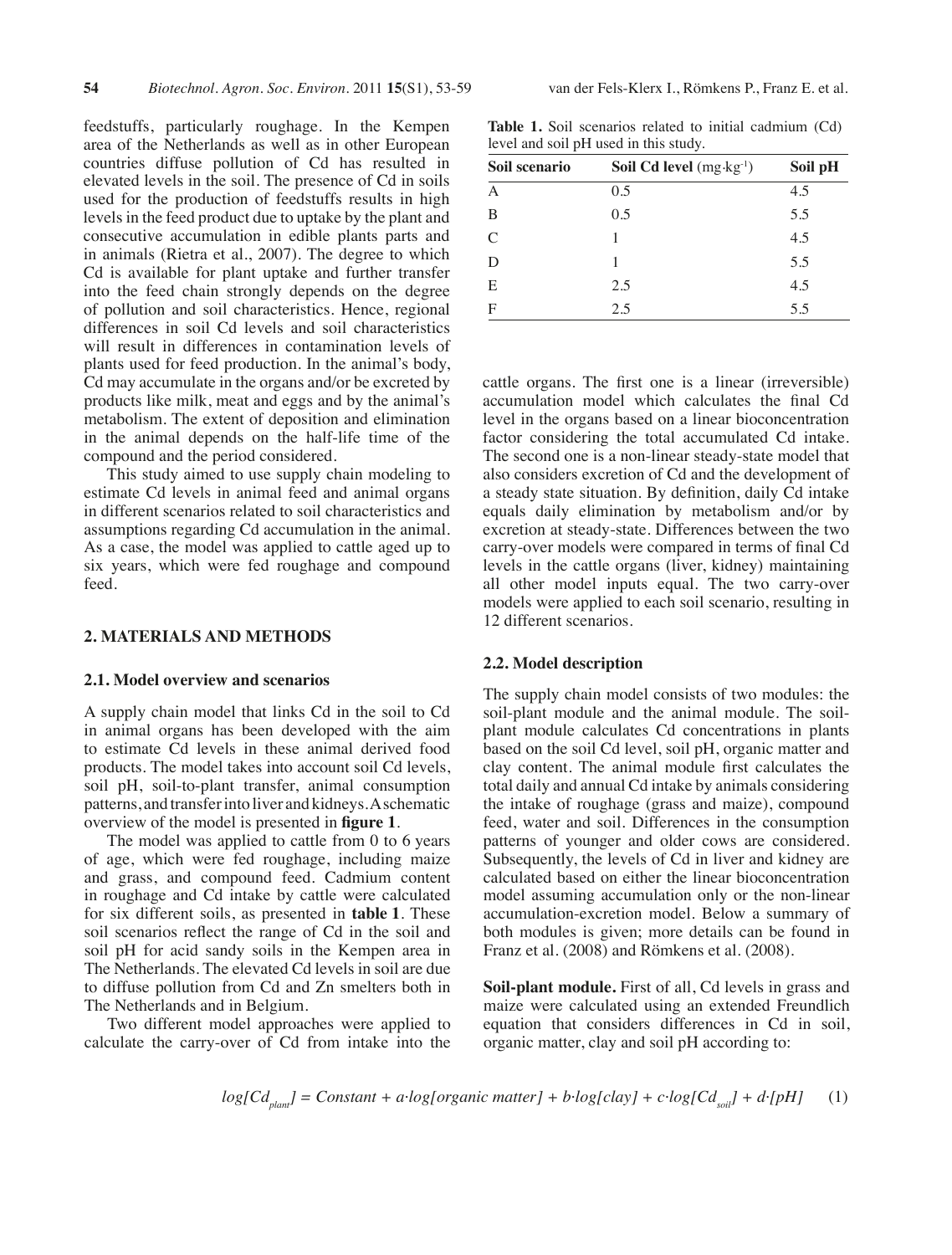

**Figure 1.** Schematic overview of the supply chain model of Cadmium.

with both Cd levels in the plant  $(Cd_{\text{plant}})$  and Cd levels in the soil  $(Cd_{\text{sol}})$  expressed in mg  $kg^{-1}$  of dry matter. Freundlich equations have been used previously to successfully predict metal levels in crops like wheat (Adams et al., 2004) and rice (Römkens et al., 2009). Both organic matter and clay are expressed as percentage, and were fixed at 3% based on measurements in the Kempen area.  $Cd_{\text{sol}}$  and pH were grouped into the six scenarios presented in **table 1**, and are representative for non-polluted, slightly polluted and moderately polluted soils typically for this region. The soils are predominantly sandy with a low clay and organic matter content. The parameters of the regression coefficients a, b, c, and d were estimated based on regression analyses of field data (Römkens et al., 2007). The resulting coefficients used in equation 1 are presented in **table 2**.

**Table 2.** Regression parameters used for grass and maize to estimate cadmium levels in plants\*.

|       | Crop Constant | <sub>a</sub> |                    |      |         |
|-------|---------------|--------------|--------------------|------|---------|
| Grass | 1.45          |              |                    | 1.22 | $-0.38$ |
| Maize | 0.90          |              | $-0.32 \quad 1.08$ |      | $-0.21$ |

\*derived from Römkens et al. (2007).

#### **Animal module**

*Animal intake.* The daily Cd intake of cattle (DI in mg Cd per day) was calculated as the sum of the intake of soil, roughage (including grass and maize in a fraction of 70 to 30%), and compound feed, each of the three multiplied by their respective Cd contamination levels, see Equation (2).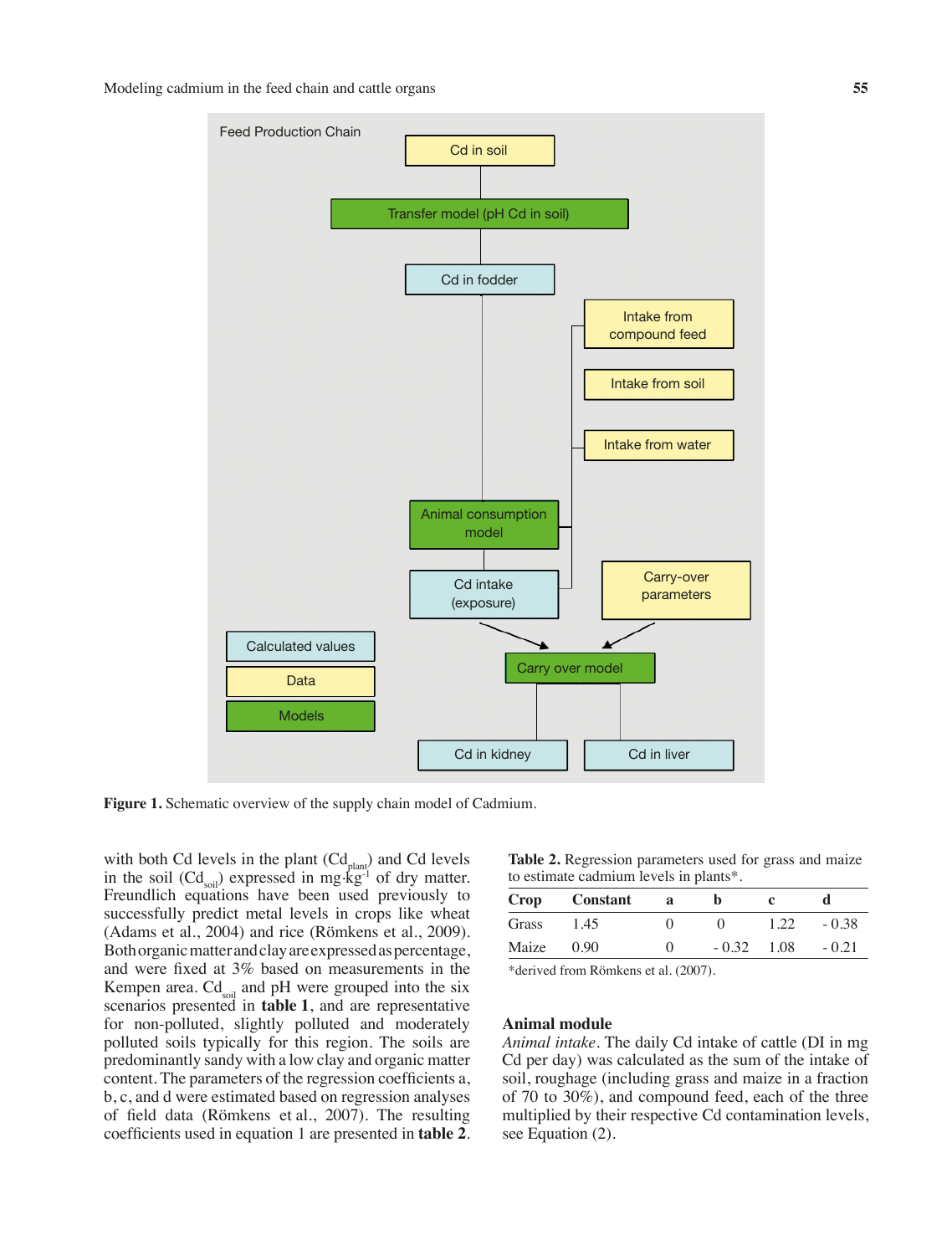$$
DI = \sum (Cd_{\text{soil}} \times Co_{\text{soil}}) + (Cd_{\text{compound}} \times Co_{\text{compound}}) + (Cd_{\text{roughage}} \times Co_{\text{roughage}})
$$
 (2)

The intake of water was proven to be negligible based on measurements of Cd in drinking water (Römkens et al., 2007). Cd levels in the soil  $(Cd_{\text{sol}})$ , in compound feed  $(\text{Cd}_{\text{compound}})$  and in roughage  $(\text{Cd}_{\text{roughage}})$  are expressed in mg per kg dry matter.  $Co<sub>soil</sub>$ ,  $Co<sub>compound</sub>$  and  $Co<sub>roughage</sub>$ represent the animal daily consumption of respectively soil, compound feed and roughage, expressed in kg dry matter per day. Soil ingestion  $(C_{o_{\text{coll}}} )$  was assumed to be due to soil attached to roughage and was fixed at the level of 3% of total grass and maize consumption. Soil Cd contamination levels  $(Cd_{\text{sol}})$  were based on the six scenarios (**Table 1**).

In The Netherlands, raw material for the production of compound feed is mainly imported, rather than produced locally. Therefore, levels of Cd in compound feed  $(Cd_{\text{compound}})$  were based on monitoring results as stored into a database with the results of national monitoring programs on chemical contamination levels in feed and food products and their commodities (Van Klaveren, 1999). Based on this database, the median Cd level in compound feedstuffs was 0.05 mg per kg dry matter. Cadmium levels in grass and maize  $(\text{Cd}_{\text{roughage}})$  were estimated using the soil-plant module.

The average daily intake of cattle was calculated for three age groups, being: 0-1 year, 1-2 years and > 2 years. Intake of grass, maize and compound feed in these three age groups was based on Römkens et al. (2007). For total roughage intake  $(C_{\text{roughage}})$ , it was estimated to be 4, 8, and 14 kg dry matter per day. This resulted in an average daily intake for the three age groups of, respectively, 0.12, 0.24 and 0.42 kg of dry matter per day for soil; 2.8, 5.6 and 9.8 kg of dry matter per day for grass; and 1.2, 2.4 and 4.2 kg of dry matter per day for maize. Consumption of compound feed  $(C_{o_{compound}})$  was estimated to be 0.24, 0 and 2.32 kg of dry matter per day for the three age groups, respectively.

*Carry-over.* Carry-over of Cd to cattle animal organs (kidney and liver) was modeled according to two different approaches: one based on linear accumulation in target organs and one assuming the development of a steady state situation using an exponential accumulation-excretion model (Römkens et al., 2008). In case of linear accumulation, Cd irreversibly accumulates in the cattle liver and kidneys; there is no excretion from these target organs. This has been supported by several studies on Cd accumulation in organs of sheep (Loganathan et al., 1999) and cattle of 2.5 to 8 years of age (Olsson et al., 2001). The accumulation-excretion hypothesis on the other hand is also supported by several studies, *e.g.* by those for Cd in kidneys of cattle (Smith et al., 1991; Underwood et al., 1999). It has been suggested also that accumulation and excretion depend on the level of exposure or the age of the animals. For example, lower excretion rates were observed in sheep at an age between 3 and 28 months at higher exposure levels (Lee et al., 1996). Data of Spierenburg et al. (1988) for cattle can be described with a linear model until an age of up to five years old (Römkens et al., 2008), but at higher ages the accumulation levels tend to decrease, which favors the application of an exponential model. Excretion of Cd by urine was also found in cattle*, e.g.* by Smith et al. (1991).

The irreversible transfer of Cd into kidneys and liver in the linear accumulation model is calculated using a biotransfer rate (BTR). The BTR is defined as the increase of the Cd concentration in the organ tissue per day divided by the additional Cd intake per day, and expressed per 1 kg of tissue. Rates for the BTR used are  $9.0 \times 10^{-5}$  for kidneys and  $1.7 \times 10^{-5}$  for liver (Franz et al., 2008). The linear BTR model applied is represented in Equation (3):

$$
C_t = BTR \times DI \times t \tag{3}
$$

with  $C<sub>i</sub>$  representing the Cd concentration in the organ  $(in \, mg \cdot kg^{-1})$  after a period of t (days).

In case of the development of a steady state situation, Cd not only accumulates in the target organs but is excreted as well. In this case, the relationship between Cd intake and Cd levels in the organs is not linear but described by an exponential model. For all routes (accumulation and elimination) the concentration at day t can be described as follows:

$$
C_t = C_o \cdot e^{-\lambda t} + C_{ss} \cdot (1 - e^{-\lambda t})
$$
 (4)

For which applies:

$$
C_{SS} = BTF \cdot D \tag{5}
$$

and 
$$
D = DI \times F_{abs}
$$

with  $C_i$ : concentration of contaminant (mg kg<sup>-1</sup>) at day t,  $C_0$ : concentration of contaminant  $(\text{mg} \cdot \text{kg}^{-1})$ at day 0, the starting level of the simulated period of time,  $C_{ss}$ : steady state concentration (mg·kg<sup>-1</sup>),  $\lambda$ : elimination time constant (1 per day), to be calculated from the half life time  $T_{1/2}$ , with  $\lambda = \ln(2)/T_{1/2}$ *BTF*: biotransformation factor (day.kg-1), *D*: daily total uptake (mg·day<sup>-1</sup>),  $F_{abs}$ : absorption in the alimentary canal  $(\%).$ 

The BTF in  $(5)$  is defined as the constant to calculate the steady state concentration  $(mg \text{ kg}^{-1})$  from the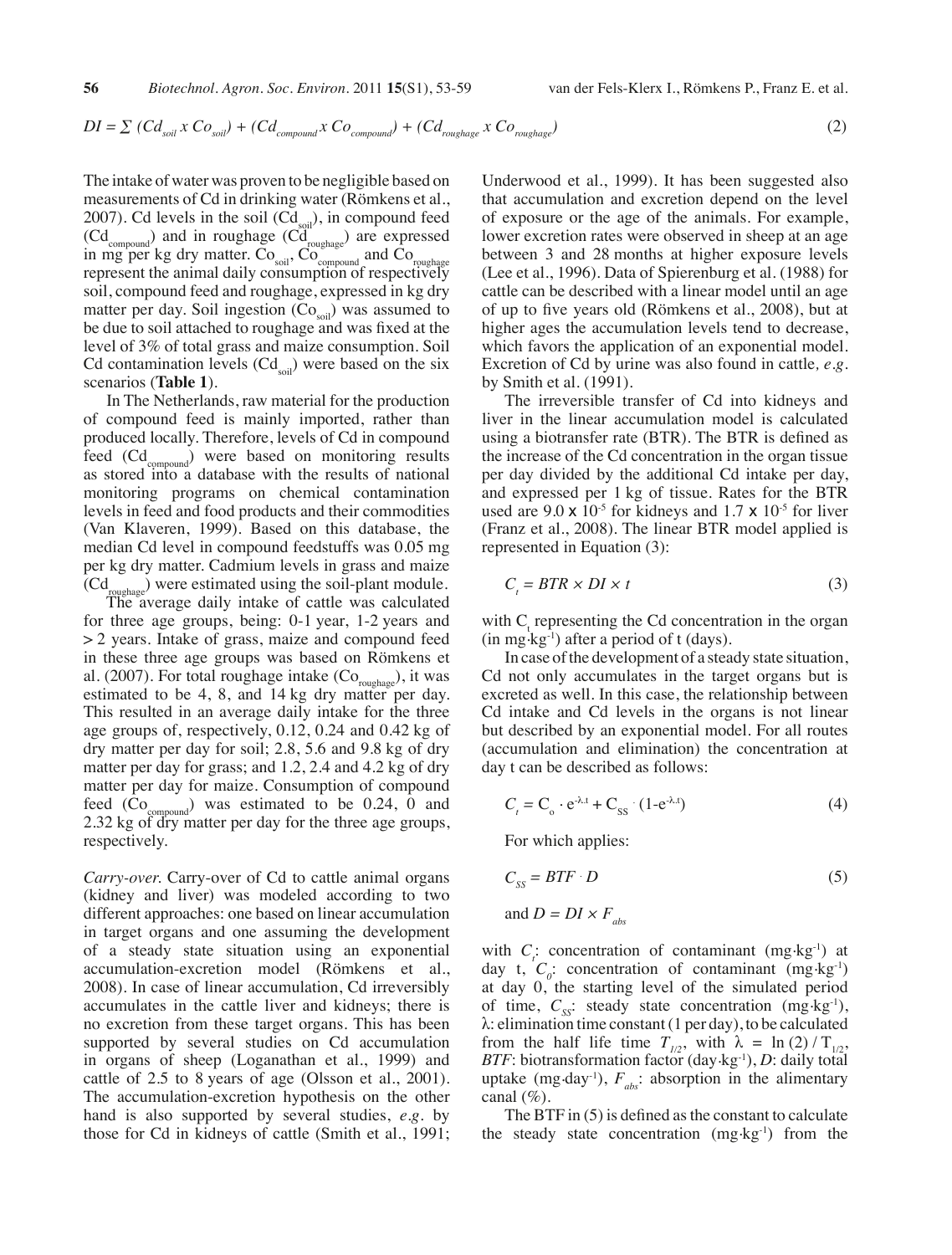Modeling cadmium in the feed chain and cattle organs **57** 

uptake  $(mg \cdot day^{-1})$  and has, therefore, the unit day  $kg^{-1}$ . The biotransformation factor BTF for accumulation in an organ is calculated as follows:

$$
BTF = \frac{COR}{W \cdot \lambda} \tag{6}
$$

with *COR*: carry-over rate to the target organ (no dimension), *W*: weight of the organ (kg), λ: elimination time constant (1 per day).

In this study, an absorption factor  $(F_{abc})$  of 20% (van Raamsdonk et al., 2007), a carry-over rate (*COR*) of 0.079% and a half-life time  $(T_{1/2})$  of 900 days for kidneys was applied (van Raamsdonk et al., 2007). Comparable carry-over rates are reported by Neathery et al. (1975) and Kreuzer (1986). Adjusted to an absorption factor of 100%, the *COR* equals 16 x 10-5 (0.016%), which is comparable to the BTR used.

# **3. Results**

Estimated Cd levels in roughage and the estimated total Cd intake of cattle are presented in **table 3** for each of the six soil scenarios. The estimated Cd levels in roughage ranges between  $0.16$  and  $1.50$  mg $\text{kg}^{-1}$ at 12% moisture for maize and between 0.09 and 1.47 mg.kg-1 at 12% moisture for grass, depending on the soil scenario. Only in the most extreme scenario (scenario E: Cd soil level of 2.5 mg $\text{kg}$ <sup>1</sup> and pH of 4.5), Cd in roughage exceeded the EC maximum tolerated level  $(1 \text{ mg} \cdot \text{kg}^{-1})$  at  $12\%$  moisture, see  $2002/32/EC$ ). The total Cd uptake by the cow is dominated by grass consumption in each scenario.

The estimated Cd levels in the cattle organs are presented in **table 4** for each of the six soil scenarios and the two carry-over scenarios. Assuming linear accumulation during a life span of six years, Cd levels in cattle organs range from  $0.37-4.03$  mg $\text{kg}^{-1}$  of fresh weight (FW) for kidneys and from 0.07 to 0.76 mg. kg-1 of FW for livers. The maximum tolerated levels for both organs were exceeded in the most extreme soil scenario (scenario E). The maximum tolerated level in kidneys was also exceeded in two other scenarios (scenarios C and F).

Assuming excretion from the organs, Cd levels in the cattle organs after six years are approximately a factor two lower as compared to applying a linear

**Table 3.** Estimated cadmium levels in roughage and total cadmium intake by six-year old cattle in each of the six soil scenarios.

| Soil scenario | Cadmium content roughage (mg kg <sup>-1</sup> at 12% moisture) |              |      | Total cadmium intake cow (in g per cow) |                      |             |
|---------------|----------------------------------------------------------------|--------------|------|-----------------------------------------|----------------------|-------------|
|               | <b>Maize</b>                                                   | <b>Grass</b> | Soil | <b>Grass</b>                            | <b>Compound feed</b> | <b>Soil</b> |
| A             | 0.26                                                           | 0.21         | 0.31 | 4.1                                     | 0.5                  | 0.4         |
| B             | 0.16                                                           | 0.09         | 0.19 | 1.7                                     | 0.5                  | 0.4         |
| $\mathcal{C}$ | 0.56                                                           | 0.48         | 0.66 | 9.5                                     | 0.5                  | 0.7         |
| D             | 0.34                                                           | 0.20         | 0.41 | 4.0                                     | 0.5                  | 0.7         |
| E             | $1.50*$                                                        | $1.47*$      | 1.77 | 29.2                                    | 0.5                  | 1.9         |
| $\mathbf{F}$  | 0.92                                                           | 0.61         | 1.11 | 12.2                                    | 0.5                  | 1.9         |

\* Estimated value exceeds maximum tolerated level (1 mg.kg-1 at 12% moisture)

**Table 4.** Estimated cadmium intake and cadmium levels in organs (liver and kidney) of six year old cattle in the six soil scenarios and two carry-over scenarios.

|                |      | Soil scenario Cadmium intake (mg per day) Cadmium in kidney (mg kg <sup>-1</sup> FW) Cadmium in liver (mg kg <sup>-1</sup> FW) |             |         |             |
|----------------|------|--------------------------------------------------------------------------------------------------------------------------------|-------------|---------|-------------|
|                |      | linear                                                                                                                         | exponential | linear  | exponential |
| $\overline{A}$ | 3.4  | 0.66                                                                                                                           | 0.32        | 0.13    | 0.06        |
| B              | 1.9  | 0.37                                                                                                                           | 0.18        | 0.07    | 0.03        |
| $\mathcal{C}$  | 7.2  | $1.42*$                                                                                                                        | 0.69        | 0.27    | 0.13        |
| D              | 3.8  | 0.75                                                                                                                           | 0.36        | 0.14    | 0.07        |
| E              | 20.5 | $4.03*$                                                                                                                        | $1.96*$     | $0.76*$ | 0.37        |
| $\mathbf{F}$   | 10.4 | $2.05*$                                                                                                                        | 1.00        | 0.39    | 0.19        |

\* Estimated value exceeds maximum tolerated level (1.0 mg.kg-1 FW for kidney and 0.5 mg.kg-1 FW for liver).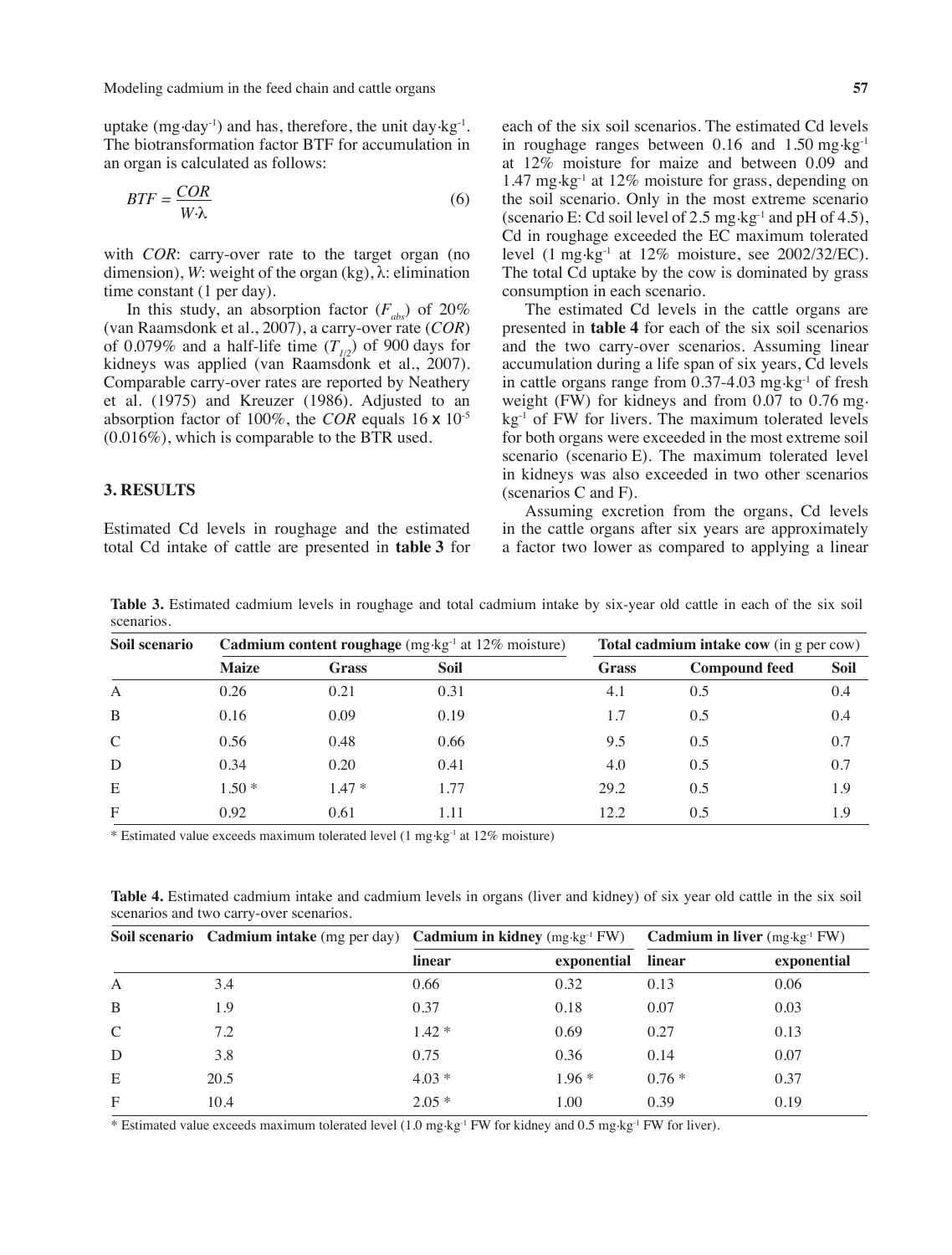model. Only in the most extreme scenario (scenario E) the maximum level in the kidney was exceeded.

# **4. Discussion and conclusion**

The difference between the two approaches, linear *versus* exponential modeling in estimating carry-over of Cd by cattle is small during the animal's first five years, but will become relevant at higher ages. Since we consider a cattle productive life span of six years which is about two times the contaminant biological half-life time (900 days), the linear approach is a good descriptor for worst case situations in this study. However, for those situations where estimated levels of cadmium equal or exceed legal limits, more precise estimations are required.

It can be calculated that, approximately, 97% of the steady-state-level is reached after five times the half-life time of the contaminant. In the case of Cd this situation will never been reached, because of the assumed (very) long half-life time.

The half-life time for Cd in kidneys as used in the exponential model results from fitting the model to the data of Spierenburg et al. (1988), see **figure 2**. Using a BTR of  $2 \times 10^{-4}$  (Römkens et al., 2008) or a COR of 0.12% (absorption factor of 20%, see van Raamsdonk et al., 2007), linear and exponential models describe the data of Spierenburg et al. (1988) equally well for all data points younger than five years. Therefore the most



**Figure 2**. Cd levels in cattle kidneys from the Kempen area in relation to their age. Data from Spierenburg et al. (1988) with only data points up to nine years old shown. The highest and lowest exposure scenarios are shown, calculated with a linear model (straight lines) and with an exponential model (curved lines).

which may have been due to data related to the older ages.An exponential approach will give a more realistic

description at cattle above five years of age. This study shows that quantitative supply chain modeling is an effective tool to estimate contaminant levels in feedstuffs and animal products. It enables the user to assess whether or not a specific combination of soil properties, soil acidity and land use leads to unacceptable levels of animal exposure in view of product quality and human health. The model can be used for a relatively fast evaluation of cadmium exposure for specific regions, without the necessity of setting up extensive soil and crop monitoring schemes. Based on initial model assessment, monitoring can focus on those areas where product quality is expected to exceed legal limits for Cd in both animal fodder and products for human consumption. Due to the limited number of model parameters the model is also easy to adapt to other regions and/or other contaminants. This facilitates the harmonization of risk assessment procedures considerable and will help to overcome apparent differences in legal limits in soil which do exist at present.

#### **Acknowledgements**

This study was financed by INTERREG III and the Dutch Ministry of Agriculture, Nature and Food Quality. This paper is based on a presentation given at the  $3<sup>rd</sup>$  International Feed Safety Conference – Methods and Challenges (joint to Cost Action FA0802), held 6-7 October 2009 in Wageningen, The Netherlands, and was supported by Feed for Health, COST Action FA 0802 (www.feedforhealth.org).

## **Bibliography**

- Adams M.L. et al., 2004. Predicting cadmium concentrations in wheat and barley grain using soil properties. *J. Environ. Qual*., **33**(2), 532-541.
- European Commission, 2002. Directive 2002/32/EC of the European Parliament and of the Council of 7 May 2002 on undesirable substances in animal feed. *Off. J. Eur. Community*, **L140**, 10-21.
- European Commission, 2006. Commission regulation (EC) No 1881/2006 of 19 December 2006 setting maximum levels for certain contaminants in foodstuffs. *Off. J. Eur. Union*, **L364**, 5-24.
- Franz E., Römkens P., van Raamsdonk L. & Van der Fels-Klerx H.J., 2008. A chain modeling approach to estimate